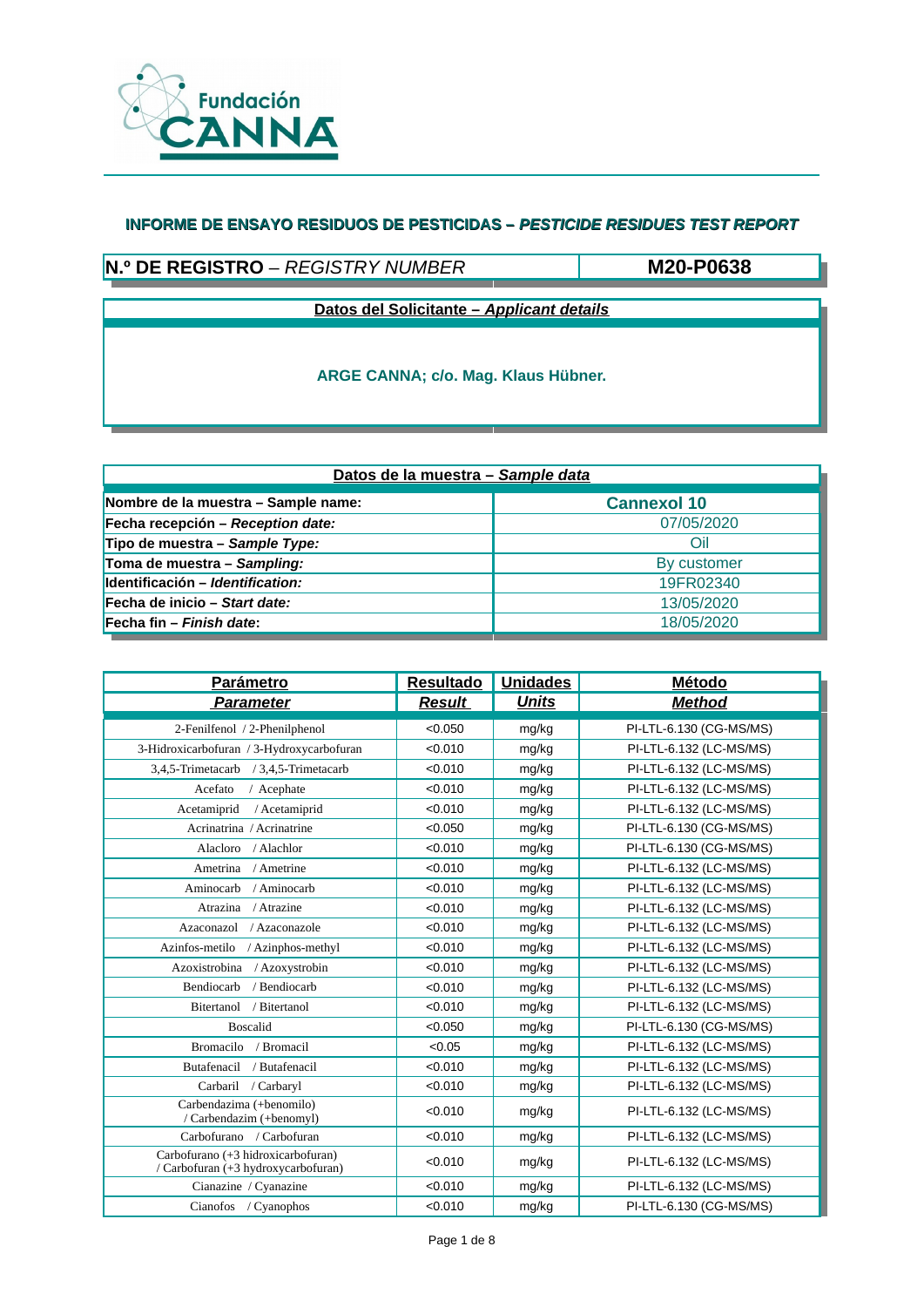

## **N.º DE REGISTRO** – *REGISTRY NUMBER*

**M20-P0638**

**Datos del Solicitante –** *Applicant details*

| Datos de la muestra - Sample data   |                    |  |  |  |
|-------------------------------------|--------------------|--|--|--|
| Nombre de la muestra - Sample name: | <b>Cannexol 10</b> |  |  |  |
| Fecha recepción – Reception date:   | 07/05/2020         |  |  |  |
| Tipo de muestra – Sample Type:      | Oil                |  |  |  |
| Toma de muestra - Sampling:         | By customer        |  |  |  |
| Identificación - Identification:    | 19FR02340          |  |  |  |
| Fecha de inicio – Start date:       | 13/05/2020         |  |  |  |
| Fecha fin – Finish date:            | 18/05/2020         |  |  |  |

| <b>Parámetro</b>                              | <b>Resultado</b> | <b>Unidades</b> | <b>Método</b>           |
|-----------------------------------------------|------------------|-----------------|-------------------------|
| <b>Parameter</b>                              | <b>Result</b>    | <b>Units</b>    | <b>Method</b>           |
| Ciazofamid / Cyazofamid                       | < 0.010          | mg/kg           | PI-LTL-6.132 (LC-MS/MS) |
| Ciflutrina / Cyfluthrin                       | < 0.050          | mg/kg           | PI-LTL-6.130 (CG-MS/MS) |
| Cimoxanilo / Cimoxanil                        | < 0.010          | mg/kg           | PI-LTL-6.132 (LC-MS/MS) |
| Cipermetrina / Cypermethrin                   | < 0.050          | mg/kg           | PI-LTL-6.130 (CG-MS/MS) |
| Ciprodinilo / Cyprodinil                      | < 0.05           | mg/kg           | PI-LTL-6.132 (LC-MS/MS) |
| Climbazole / Climbazole                       | < 0.010          | mg/kg           | PI-LTL-6.132 (LC-MS/MS) |
| Clomazone<br>/ Clomazone                      | < 0.010          | mg/kg           | PI-LTL-6.132 (LC-MS/MS) |
| Clorbufam / Clorbufam                         | < 0.050          | mg/kg           | PI-LTL-6.130 (CG-MS/MS) |
| Clorfluazuron / Clorfluazuron                 | < 0.05           | mg/kg           | PI-LTL-6.132 (LC-MS/MS) |
| Cloroneb<br>/ Chloroneb                       | < 0.050          | mg/kg           | PI-LTL-6.130 (CG-MS/MS) |
| Clorotion / Clorotion                         | < 0.050          | mg/kg           | PI-LTL-6.130 (CG-MS/MS) |
| Clorpirifos / Chlorpyrifos                    | < 0.050          | mg/kg           | PI-LTL-6.130 (CG-MS/MS) |
| Clorpirifos-metilo / Chlorpyrifos-methyl      | < 0.050          | mg/kg           | PI-LTL-6.130 (CG-MS/MS) |
| Clorprofam<br>/ Chlorpropham                  | < 0.050          | mg/kg           | PI-LTL-6.130 (CG-MS/MS) |
| Clortorulon / Chlortoluron                    | < 0.010          | mg/kg           | PI-LTL-6.132 (LC-MS/MS) |
| Clotianidina / Clothianidin                   | < 0.010          | mg/kg           | PI-LTL-6.132 (LC-MS/MS) |
| Clozolinato / Chlozolinate                    | < 0.010          | mg/kg           | PI-LTL-6.130 (CG-MS/MS) |
| Coumafos                                      | < 0.050          | mg/kg           | PI-LTL-6.130 (CG-MS/MS) |
| Cresoxim metil / Kresoxim methyl              | < 0.050          | mg/kg           | PI-LTL-6.130 (CG-MS/MS) |
| Crimidina / Crimidine                         | < 0.010          | mg/kg           | PI-LTL-6.130 (CG-MS/MS) |
| $DDE(4,4'-)$<br>/ $DDE(4,4'-)$                | < 0.050          | mg/kg           | PI-LTL-6.130 (CG-MS/MS) |
| Desmetil pirimicarb<br>/ Desmethyl pirimicarb | < 0.010          | mg/kg           | PI-LTL-6.132 (LC-MS/MS) |
| Desmetrin<br>/ Desmetryne                     | < 0.010          | mg/kg           | PI-LTL-6.132 (LC-MS/MS) |
| Diclobenilo<br>/ Dichlobenil                  | < 0.010          | mg/kg           | PI-LTL-6.130 (CG-MS/MS) |
| Diclofention<br>/ Dichlofention               | < 0.050          | mg/kg           | PI-LTL-6.130 (CG-MS/MS) |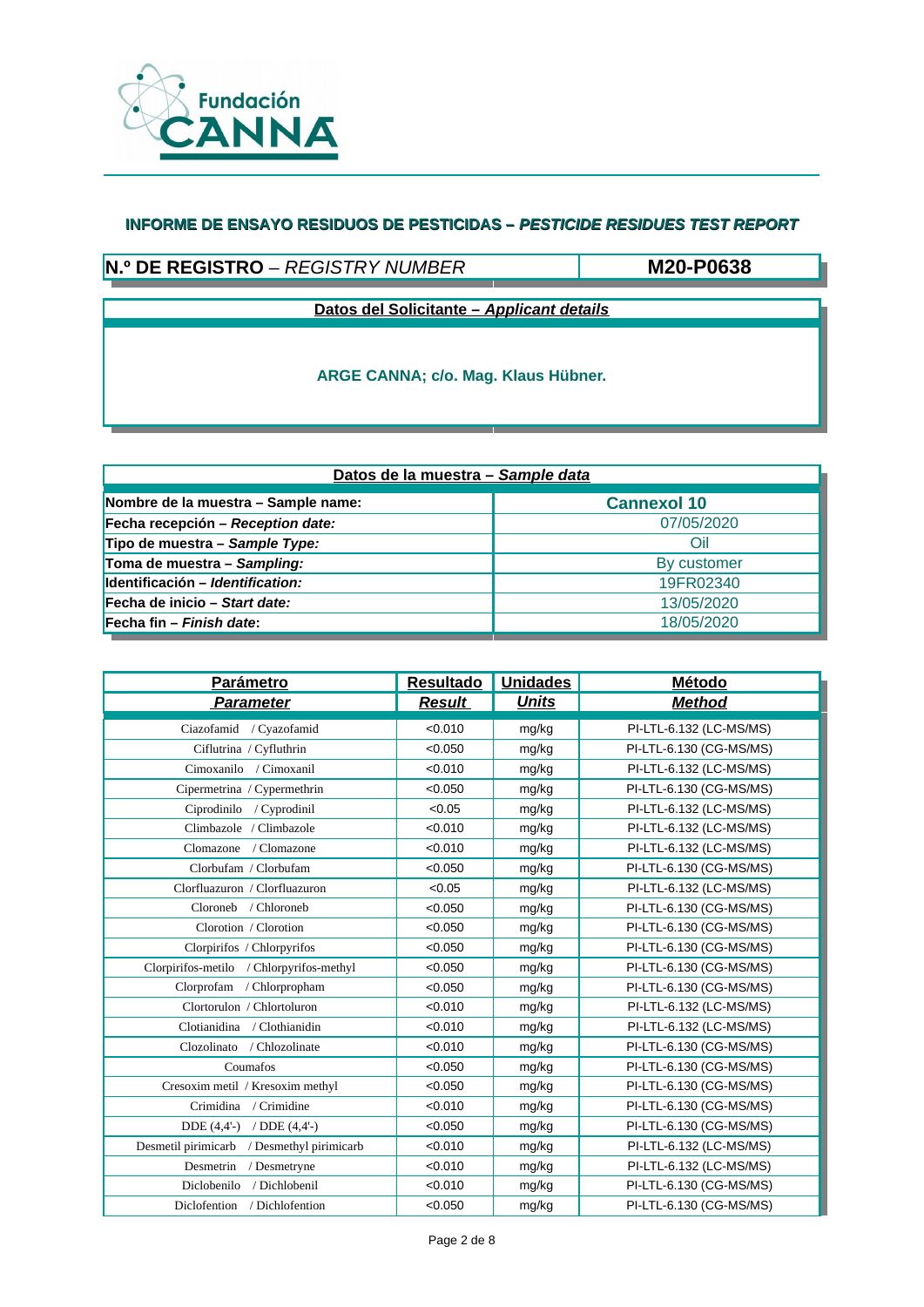

## **N.º DE REGISTRO** – *REGISTRY NUMBER*

**M20-P0638**

**Datos del Solicitante –** *Applicant details*

| Datos de la muestra - Sample data   |                    |  |  |  |
|-------------------------------------|--------------------|--|--|--|
| Nombre de la muestra – Sample name: | <b>Cannexol 10</b> |  |  |  |
| Fecha recepción – Reception date:   | 07/05/2020         |  |  |  |
| Tipo de muestra – Sample Type:      | Oil                |  |  |  |
| Toma de muestra - Sampling:         | By customer        |  |  |  |
| Identificación – Identification:    | 19FR02340          |  |  |  |
| Fecha de inicio – Start date:       | 13/05/2020         |  |  |  |
| Fecha fin – Finish date:            | 18/05/2020         |  |  |  |

| <b>Parámetro</b>                               | <b>Resultado</b> | <b>Unidades</b> | Método                  |
|------------------------------------------------|------------------|-----------------|-------------------------|
| <b>Parameter</b>                               | <b>Result</b>    | <b>Units</b>    | <b>Method</b>           |
| Dicrotofos / Dicrotophos                       | < 0.010          | mg/kg           | PI-LTL-6.132 (LC-MS/MS) |
| Dietofencarb                                   | < 0.050          | mg/kg           | PI-LTL-6.130 (CG-MS/MS) |
| Difenoconazol / Difenoconazole                 | < 0.05           | mg/kg           | PI-LTL-6.132 (LC-MS/MS) |
| Diflubenzurón / Diflubenzuron                  | < 0.010          | mg/kg           | PI-LTL-6.132 (LC-MS/MS) |
| Dimetoato / Dimethoate                         | < 0.010          | mg/kg           | PI-LTL-6.132 (LC-MS/MS) |
| / Omethoate + dimethoate<br>Dimetoato+ometoato | < 0.010          | mg/kg           | PI-LTL-6.132 (LC-MS/MS) |
| Dimetomorfo / Dimethomorph                     | < 0.010          | mg/kg           | PI-LTL-6.132 (LC-MS/MS) |
| Dimoxistrobin / Dimoxystrobin                  | < 0.010          | mg/kg           | PI-LTL-6.132 (LC-MS/MS) |
| Diurón / Diuron                                | < 0.010          | mg/kg           | PI-LTL-6.132 (LC-MS/MS) |
| Epoxiconazol / Epoxiconazole                   | < 0.010          | mg/kg           | PI-LTL-6.132 (LC-MS/MS) |
| Esfenvalerato / Esfenvalerate                  | < 0.050          | mg/kg           | PI-LTL-6.130 (CG-MS/MS) |
| Espirotetramat / Spirotetramat                 | < 0.010          | mg/kg           | PI-LTL-6.132 (LC-MS/MS) |
| Etaconazol                                     | < 0.010          | mg/kg           | PI-LTL-6.132 (LC-MS/MS) |
| Etoprofos / Ethoprophos                        | < 0.010          | mg/kg           | PI-LTL-6.130 (CG-MS/MS) |
| Famoxadona                                     | < 0.050          | mg/kg           | PI-LTL-6.130 (CG-MS/MS) |
| Fenamifos sulfona / Fenamiphos sulfone         | < 0.010          | mg/kg           | PI-LTL-6.132 (LC-MS/MS) |
| / Fenbuconazole<br>Fenbuconazol                | < 0.010          | mg/kg           | PI-LTL-6.132 (LC-MS/MS) |
| Fenitrotión / Fenitrothion                     | < 0.050          | mg/kg           | PI-LTL-6.130 (CG-MS/MS) |
| Fenmedifam / Fenmedifam                        | < 0.010          | mg/kg           | PI-LTL-6.132 (LC-MS/MS) |
| Fenoxicarb<br>/ Fenoxycarb                     | < 0.05           | mg/kg           | PI-LTL-6.132 (LC-MS/MS) |
| / Fenson<br>Fenson                             | < 0.010          | mg/kg           | PI-LTL-6.130 (CG-MS/MS) |
| Fentoato / Fentoate                            | < 0.050          | mg/kg           | PI-LTL-6.130 (CG-MS/MS) |
| Fenvalerato / Fenvalerate                      | < 0.050          | mg/kg           | PI-LTL-6.130 (CG-MS/MS) |
| Fenvalerato+esfenvalerato                      | < 0.010          | mg/kg           | PI-LTL-6.130 (CG-MS/MS) |
| Flonicamid / Flonicamid                        | < 0.010          | mg/kg           | PI-LTL-6.132 (LC-MS/MS) |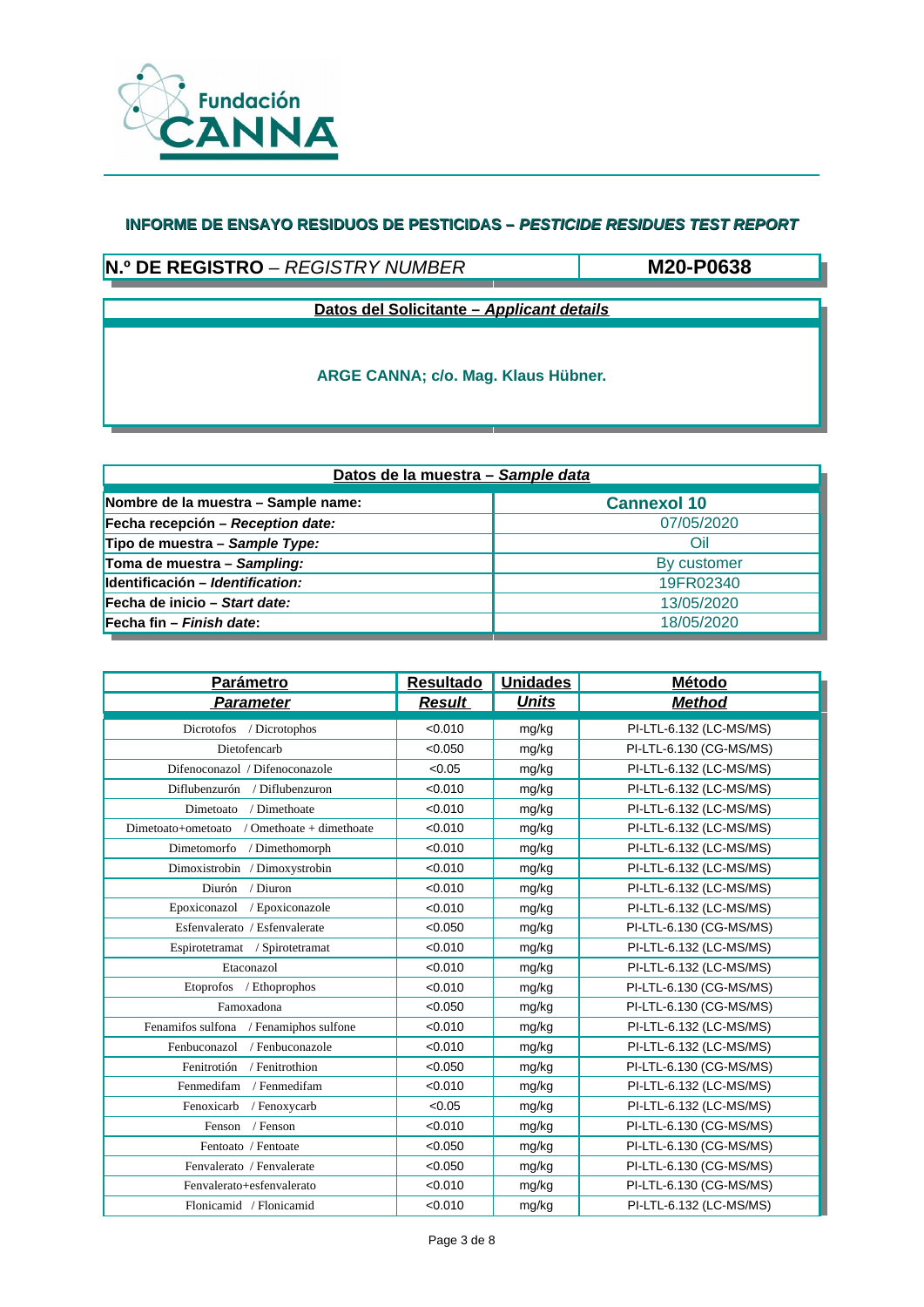

# **N.º DE REGISTRO** – *REGISTRY NUMBER*

**M20-P0638**

**Datos del Solicitante –** *Applicant details*

| Datos de la muestra - Sample data   |                    |  |  |  |
|-------------------------------------|--------------------|--|--|--|
| Nombre de la muestra - Sample name: | <b>Cannexol 10</b> |  |  |  |
| Fecha recepción – Reception date:   | 07/05/2020         |  |  |  |
| Tipo de muestra – Sample Type:      | Oil                |  |  |  |
| Toma de muestra - Sampling:         | By customer        |  |  |  |
| Identificación - Identification:    | 19FR02340          |  |  |  |
| Fecha de inicio – Start date:       | 13/05/2020         |  |  |  |
| Fecha fin – Finish date:            | 18/05/2020         |  |  |  |

| <b>Parámetro</b>                    | <b>Resultado</b> | <b>Unidades</b> | Método                  |
|-------------------------------------|------------------|-----------------|-------------------------|
| <b>Parameter</b>                    | <b>Result</b>    | <b>Units</b>    | <b>Method</b>           |
| Flubendiamida / Flubendiamide       | < 0.010          | mg/kg           | PI-LTL-6.132 (LC-MS/MS) |
| Flucitrinato / Flucitrinate         | < 0.050          | mg/kg           | PI-LTL-6.130 (CG-MS/MS) |
| Flucloralin / Fluchloralin          | < 0.050          | mg/kg           | PI-LTL-6.130 (CG-MS/MS) |
| Fludioxonilo / Fludioxonil          | < 0.010          | mg/kg           | PI-LTL-6.132 (LC-MS/MS) |
| Flufenoxurón / Flufenoxuron         | < 0.050          | mg/kg           | PI-LTL-6.130 (CG-MS/MS) |
| Fluquinconazol / Fluquinconazol     | < 0.010          | mg/kg           | PI-LTL-6.130 (CG-MS/MS) |
| Flurprimidol / Flurprimidol         | < 0.050          | mg/kg           | PI-LTL-6.130 (CG-MS/MS) |
| Flusilazol / Flusilazole            | < 0.05           | mg/kg           | PI-LTL-6.132 (LC-MS/MS) |
| Flutiacet metil / Fluthiacet methyl | < 0.010          | mg/kg           | PI-LTL-6.132 (LC-MS/MS) |
| Flutriafol / Flutriafol             | < 0.010          | mg/kg           | PI-LTL-6.132 (LC-MS/MS) |
| Formotion                           | < 0.010          | mg/kg           | PI-LTL-6.132 (LC-MS/MS) |
| Fosfamidon / Phosphamidon           | < 0.010          | mg/kg           | PI-LTL-6.132 (LC-MS/MS) |
| / Phosmet<br>Fosmet                 | < 0.05           | mg/kg           | PI-LTL-6.132 (LC-MS/MS) |
| Heptenofos<br>/ Heptenophos         | < 0.010          | mg/kg           | PI-LTL-6.130 (CG-MS/MS) |
| Imidacloprid / Imidacloprid         | < 0.010          | mg/kg           | PI-LTL-6.132 (LC-MS/MS) |
| Indoxacarb                          | < 0.050          | mg/kg           | PI-LTL-6.130 (CG-MS/MS) |
| Iodofenfos                          | < 0.010          | mg/kg           | PI-LTL-6.130 (CG-MS/MS) |
| Iprodiona / Iprodione               | < 0.05           | mg/kg           | PI-LTL-6.132 (LC-MS/MS) |
| Iprovalicarb / Iprovalicarb         | < 0.010          | mg/kg           | PI-LTL-6.132 (LC-MS/MS) |
| / Isazophos<br>Isazofos             | < 0.010          | mg/kg           | PI-LTL-6.130 (CG-MS/MS) |
| Isocarbofos<br>/ Isocarbophos       | < 0.010          | mg/kg           | PI-LTL-6.132 (LC-MS/MS) |
| Isofenfos<br>/ Isofenphos           | < 0.010          | mg/kg           | PI-LTL-6.130 (CG-MS/MS) |
| Isofenfos metil / Isofenphos methyl | < 0.010          | mg/kg           | PI-LTL-6.130 (CG-MS/MS) |
| Isoprocarb<br>/ Isoprocarb          | < 0.010          | mg/kg           | PI-LTL-6.132 (LC-MS/MS) |
| Isoproturón / Isoproturon           | < 0.010          | mg/kg           | PI-LTL-6.132 (LC-MS/MS) |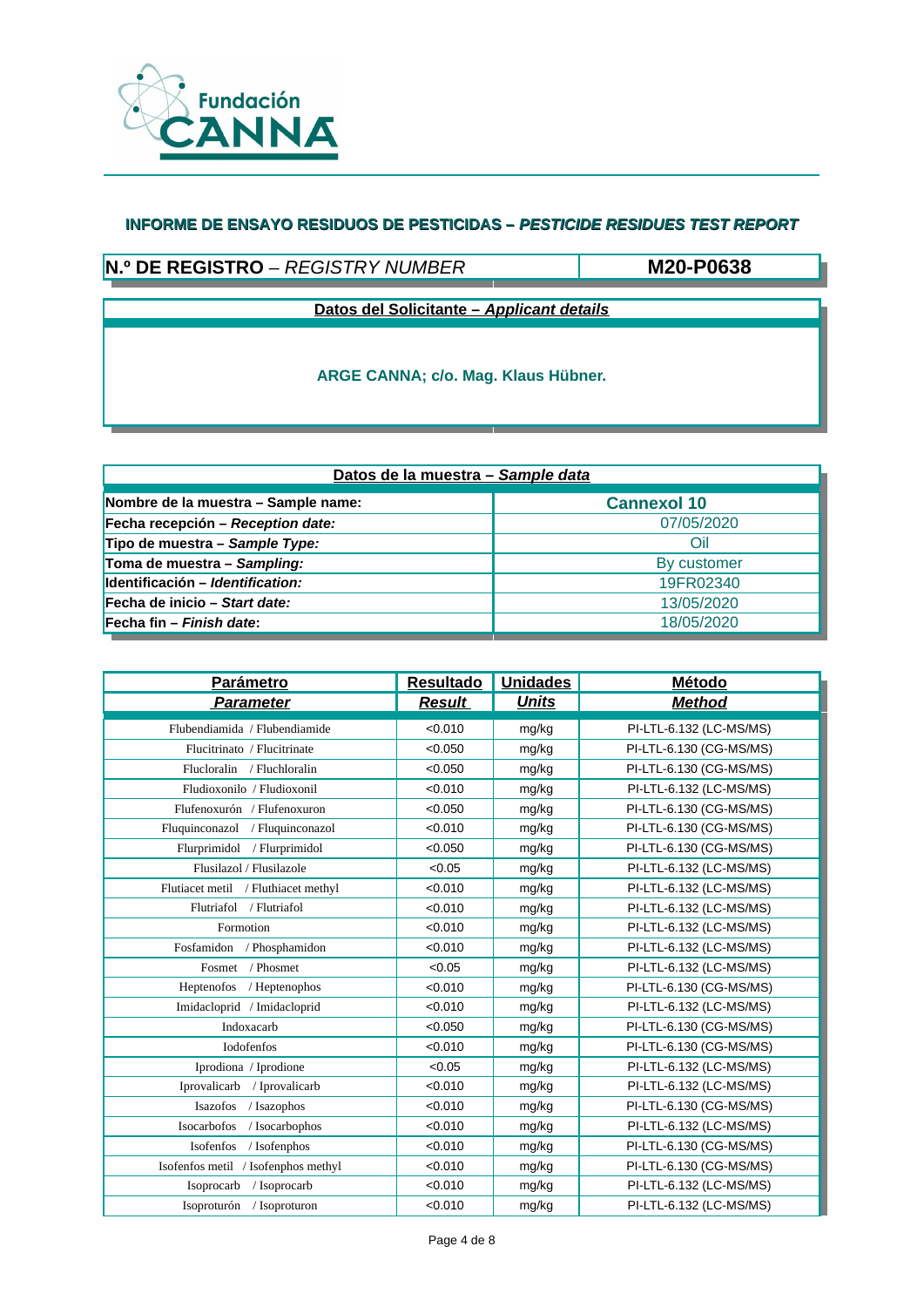

# **N.º DE REGISTRO** – *REGISTRY NUMBER*

**M20-P0638**

**Datos del Solicitante –** *Applicant details*

| Datos de la muestra - Sample data   |                    |  |  |  |
|-------------------------------------|--------------------|--|--|--|
| Nombre de la muestra - Sample name: | <b>Cannexol 10</b> |  |  |  |
| Fecha recepción - Reception date:   | 07/05/2020         |  |  |  |
| Tipo de muestra – Sample Type:      | Oil                |  |  |  |
| Toma de muestra - Sampling:         | By customer        |  |  |  |
| Identificación - Identification:    | 19FR02340          |  |  |  |
| Fecha de inicio - Start date:       | 13/05/2020         |  |  |  |
| Fecha fin – Finish date:            | 18/05/2020         |  |  |  |

| <b>Parámetro</b>                                                       | <b>Resultado</b> | <b>Unidades</b> | <b>Método</b>           |
|------------------------------------------------------------------------|------------------|-----------------|-------------------------|
| <b>Parameter</b>                                                       | <b>Result</b>    | <b>Units</b>    | <b>Method</b>           |
| Isoxaben / Isoxaben                                                    | < 0.010          | mg/kg           | PI-LTL-6.132 (LC-MS/MS) |
| Lenacilo / Lenacil                                                     | < 0.010          | mg/kg           | PI-LTL-6.132 (LC-MS/MS) |
| Linurón / Linuron                                                      | < 0.010          | mg/kg           | PI-LTL-6.132 (LC-MS/MS) |
| Malaoxon / Malaoxon                                                    | < 0.010          | mg/kg           | PI-LTL-6.132 (LC-MS/MS) |
| Malation                                                               | < 0.010          | mg/kg           | PI-LTL-6.130 (CG-MS/MS) |
| Mandipropamid<br>/ Mandipropamid                                       | < 0.010          | mg/kg           | PI-LTL-6.132 (LC-MS/MS) |
| Mecarbam / Mecarbam                                                    | < 0.010          | mg/kg           | PI-LTL-6.132 (LC-MS/MS) |
| Mepanipirima / Mepanipyrim                                             | < 0.010          | mg/kg           | PI-LTL-6.132 (LC-MS/MS) |
| Mepronil<br>/ Mepronyl                                                 | < 0.010          | mg/kg           | PI-LTL-6.132 (LC-MS/MS) |
| / Methabenzthiazuron<br>Metabenztiazuron                               | < 0.010          | mg/kg           | PI-LTL-6.132 (LC-MS/MS) |
| <b>Metacrifos</b><br>/ Methacrifos                                     | < 0.010          | mg/kg           | PI-LTL-6.130 (CG-MS/MS) |
| Metalaxilo / Metalaxyl                                                 | < 0.050          | mg/kg           | PI-LTL-6.130 (CG-MS/MS) |
| Metamidofos / Methamidophos                                            | < 0.010          | mg/kg           | PI-LTL-6.132 (LC-MS/MS) |
| Metamitron                                                             | < 0.010          | mg/kg           | PI-LTL-6.132 (LC-MS/MS) |
| Metidatión                                                             | < 0.050          | mg/kg           | PI-LTL-6.130 (CG-MS/MS) |
| Metiocarb<br>/ Methiocarb                                              | < 0.010          | mg/kg           | PI-LTL-6.132 (LC-MS/MS) |
| Metiocarb (+sulfona+sulfóxido)<br>/ Methiocarb (+ sulfone + sulfoxide) | < 0.010          | mg/kg           | PI-LTL-6.132 (LC-MS/MS) |
| Metiocarb sulfona / Methiocarb sulfone                                 | < 0.010          | mg/kg           | PI-LTL-6.132 (LC-MS/MS) |
| Metiocarb sulfóxido / Methiocarb sulfoxide                             | < 0.010          | mg/kg           | PI-LTL-6.132 (LC-MS/MS) |
| Metobromuron / Metobromuron                                            | < 0.010          | mg/kg           | PI-LTL-6.132 (LC-MS/MS) |
| Metolacloro<br>/ Metolachlor                                           | < 0.050          | mg/kg           | PI-LTL-6.130 (CG-MS/MS) |
| / Metolcarb<br>Metolcarb                                               | < 0.010          | mg/kg           | PI-LTL-6.132 (LC-MS/MS) |
| Metomilo<br>/ Methomyl                                                 | < 0.010          | mg/kg           | PI-LTL-6.132 (LC-MS/MS) |
| Metomilo (+tiodicarb) / Methomyl (+ thiodicarb)                        | < 0.010          | mg/kg           | PI-LTL-6.132 (LC-MS/MS) |
| Metoxifenozida / Methoxyfenozide                                       | < 0.010          | mg/kg           | PI-LTL-6.132 (LC-MS/MS) |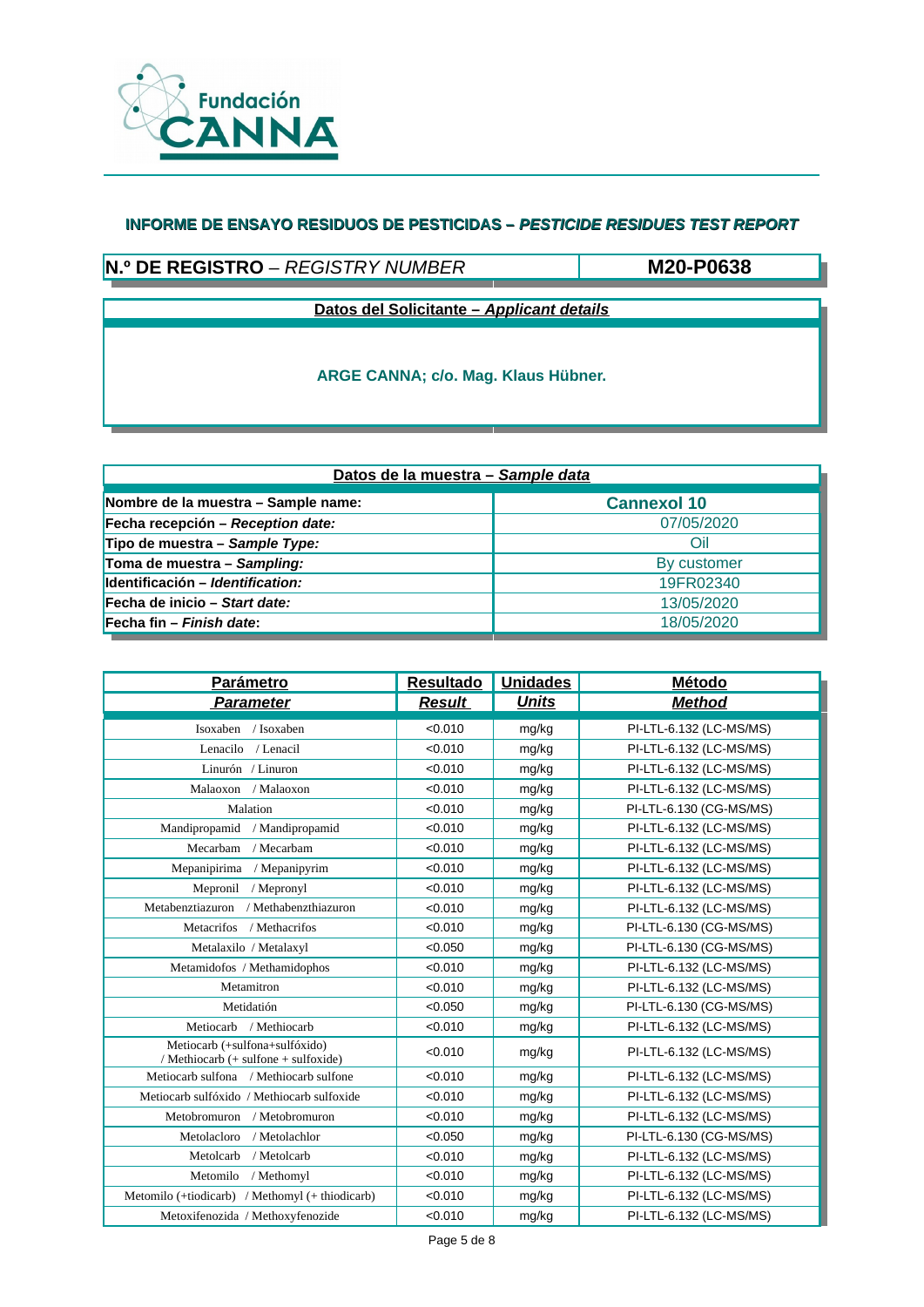

# **N.º DE REGISTRO** – *REGISTRY NUMBER*

**M20-P0638**

**Datos del Solicitante –** *Applicant details*

| Datos de la muestra - Sample data   |                    |  |  |  |
|-------------------------------------|--------------------|--|--|--|
| Nombre de la muestra - Sample name: | <b>Cannexol 10</b> |  |  |  |
| Fecha recepción – Reception date:   | 07/05/2020         |  |  |  |
| Tipo de muestra – Sample Type:      | Oil                |  |  |  |
| Toma de muestra - Sampling:         | By customer        |  |  |  |
| Identificación - Identification:    | 19FR02340          |  |  |  |
| Fecha de inicio – Start date:       | 13/05/2020         |  |  |  |
| Fecha fin – Finish date:            | 18/05/2020         |  |  |  |

| Parámetro                                                                  | <b>Resultado</b> | <b>Unidades</b> | <b>Método</b>           |
|----------------------------------------------------------------------------|------------------|-----------------|-------------------------|
| <b>Parameter</b>                                                           | <b>Result</b>    | <b>Units</b>    | <b>Method</b>           |
| Metoxuron / Metoxuron                                                      | < 0.010          | mg/kg           | PI-LTL-6.132 (LC-MS/MS) |
| Metrafenona                                                                | < 0.050          | mg/kg           | PI-LTL-6.130 (CG-MS/MS) |
| Metribuzina<br>/ Metribuzin                                                | < 0.010          | mg/kg           | PI-LTL-6.132 (LC-MS/MS) |
| Miclobutanil<br>/ Myclobutanil                                             | < 0.010          | mg/kg           | PI-LTL-6.132 (LC-MS/MS) |
| Miclobutanil<br>/ Myclobutanil                                             | < 0.050          | mg/kg           | PI-LTL-6.130 (CG-MS/MS) |
| / Monocrotophos<br>Monocrotofos                                            | < 0.010          | mg/kg           | PI-LTL-6.132 (LC-MS/MS) |
| Neburon / Neburon                                                          | < 0.010          | mg/kg           | PI-LTL-6.132 (LC-MS/MS) |
| Nitenpiram / Nitenpyram                                                    | < 0.010          | mg/kg           | PI-LTL-6.132 (LC-MS/MS) |
| Nitrotal isopropil                                                         | < 0.010          | mg/kg           | PI-LTL-6.130 (CG-MS/MS) |
| / Omethoate<br>Ometoato                                                    | < 0.010          | mg/kg           | PI-LTL-6.132 (LC-MS/MS) |
| Oxamilo / Oxamyl                                                           | < 0.010          | mg/kg           | PI-LTL-6.132 (LC-MS/MS) |
| Paclobutrazol<br>/ Paclobutrazol                                           | < 0.010          | mg/kg           | PI-LTL-6.132 (LC-MS/MS) |
| Paraoxon metil<br>/ Paraoxon methyl                                        | < 0.010          | mg/kg           | PI-LTL-6.132 (LC-MS/MS) |
| Paratión-metilo                                                            | < 0.050          | mg/kg           | PI-LTL-6.130 (CG-MS/MS) |
| Pencicuron / Pencicuron                                                    | < 0.010          | mg/kg           | PI-LTL-6.132 (LC-MS/MS) |
| Pendimetalina                                                              | < 0.050          | mg/kg           | PI-LTL-6.130 (CG-MS/MS) |
| Pertane                                                                    | < 0.050          | mg/kg           | PI-LTL-6.130 (CG-MS/MS) |
| Picoxistrobin                                                              | < 0.010          | mg/kg           | PI-LTL-6.130 (CG-MS/MS) |
| Piraclostrobina / Pyraclostrobin                                           | < 0.010          | mg/kg           | PI-LTL-6.132 (LC-MS/MS) |
| Pirifenox                                                                  | < 0.05           | mg/kg           | PI-LTL-6.132 (LC-MS/MS) |
| Pirimetanil / Pyrimethanil                                                 | < 0.010          | mg/kg           | PI-LTL-6.132 (LC-MS/MS) |
| Pirimicarb<br>/ Pirimicarb                                                 | < 0.010          | mg/kg           | PI-LTL-6.132 (LC-MS/MS) |
| Pirimicarb (+desmetil pirimicarb)<br>/ Pirimicarb (+ desmethyl pirimicarb) | < 0.010          | mg/kg           | PI-LTL-6.132 (LC-MS/MS) |
| Pirimifos-metil / Pirimiphos-methyl                                        | < 0.010          | mg/kg           | PI-LTL-6.130 (CG-MS/MS) |
| Promecarb / Promecarb                                                      | < 0.010          | mg/kg           | PI-LTL-6.132 (LC-MS/MS) |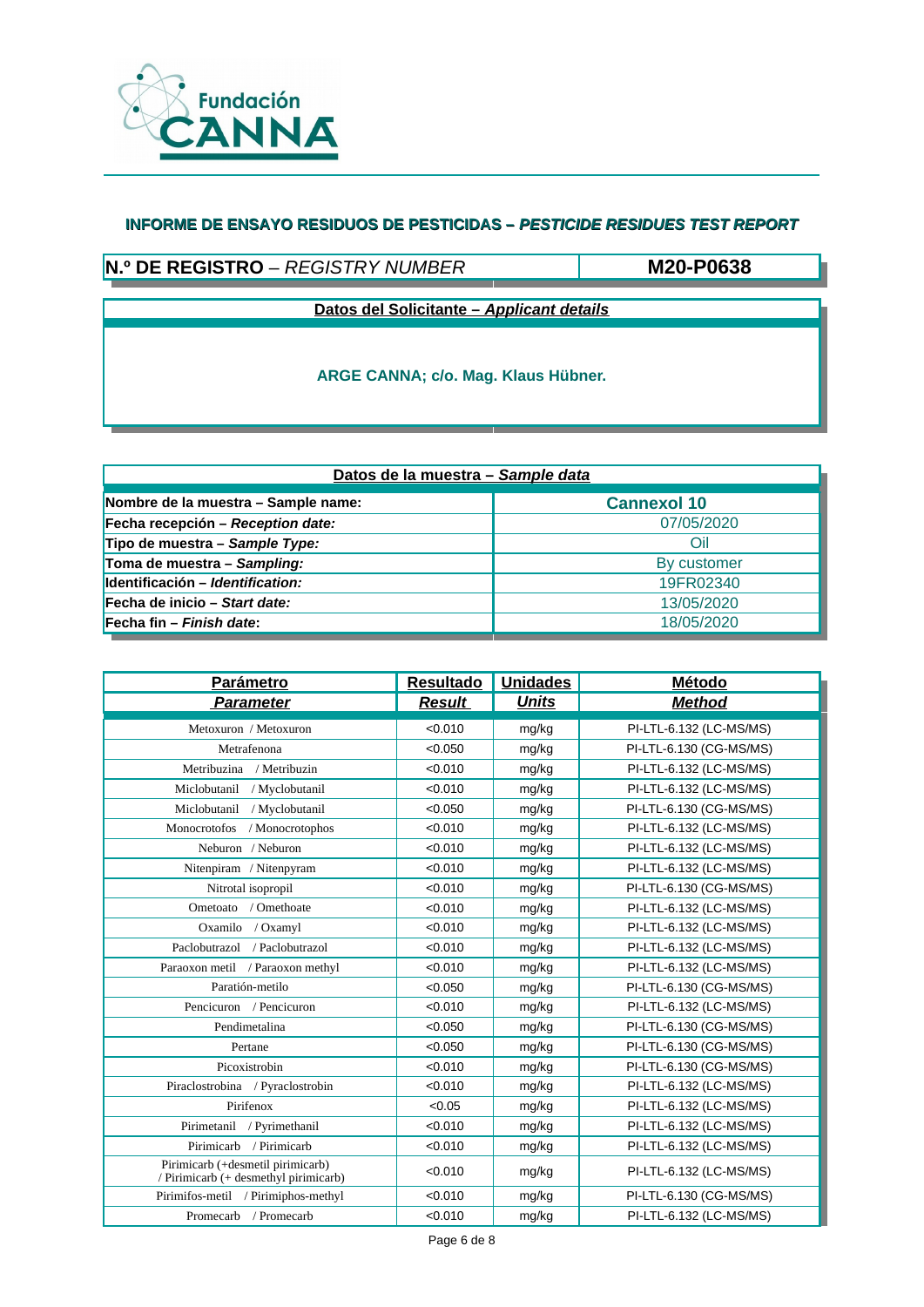

# **N.º DE REGISTRO** – *REGISTRY NUMBER*

**M20-P0638**

**Datos del Solicitante –** *Applicant details*

| Datos de la muestra - Sample data   |                    |  |  |  |  |
|-------------------------------------|--------------------|--|--|--|--|
| Nombre de la muestra - Sample name: | <b>Cannexol 10</b> |  |  |  |  |
| Fecha recepción – Reception date:   | 07/05/2020         |  |  |  |  |
| Tipo de muestra – Sample Type:      | Oil                |  |  |  |  |
| Toma de muestra - Sampling:         | By customer        |  |  |  |  |
| Identificación - Identification:    | 19FR02340          |  |  |  |  |
| Fecha de inicio – Start date:       | 13/05/2020         |  |  |  |  |
| Fecha fin – Finish date:            | 18/05/2020         |  |  |  |  |

| <b>Parámetro</b>                                         | <b>Resultado</b> | <b>Unidades</b> | <b>Método</b>           |
|----------------------------------------------------------|------------------|-----------------|-------------------------|
| <b>Parameter</b>                                         | <b>Result</b>    | <b>Units</b>    | <b>Method</b>           |
| Prometrina / Prometrine                                  | < 0.010          | mg/kg           | PI-LTL-6.132 (LC-MS/MS) |
| Propetamfos<br>/ Propetamphos                            | < 0.010          | mg/kg           | PI-LTL-6.130 (CG-MS/MS) |
| Propoxur<br>/ Propoxur                                   | < 0.010          | mg/kg           | PI-LTL-6.132 (LC-MS/MS) |
| Prosulfocarb<br>/ Prosulfocarb                           | < 0.050          | mg/kg           | PI-LTL-6.130 (CG-MS/MS) |
| Protiofos                                                | < 0.050          | mg/kg           | PI-LTL-6.130 (CG-MS/MS) |
| Rotenona / Rotenone                                      | < 0.010          | mg/kg           | PI-LTL-6.132 (LC-MS/MS) |
| Siltiofam / Silthiofam                                   | < 0.010          | mg/kg           | PI-LTL-6.132 (LC-MS/MS) |
| Tebufenocida / Tebufenozide                              | < 0.010          | mg/kg           | PI-LTL-6.132 (LC-MS/MS) |
| Teflubenzuron / Teflubenzuron                            | < 0.010          | mg/kg           | PI-LTL-6.132 (LC-MS/MS) |
| Terbacilo                                                | < 0.050          | mg/kg           | PI-LTL-6.130 (CG-MS/MS) |
| Terbumeton<br>/ Terbumeton                               | < 0.010          | mg/kg           | PI-LTL-6.132 (LC-MS/MS) |
| Terbutrina / Terbutryn                                   | < 0.010          | mg/kg           | PI-LTL-6.132 (LC-MS/MS) |
| Tetraconazol                                             | < 0.010          | mg/kg           | PI-LTL-6.132 (LC-MS/MS) |
| Tiacloprid / Thiacloprid                                 | < 0.010          | mg/kg           | PI-LTL-6.132 (LC-MS/MS) |
| Tiametoxam / Thiamethoxam                                | < 0.010          | mg/kg           | PI-LTL-6.132 (LC-MS/MS) |
| Tiametoxam+clotianidina<br>/ Thiamethoxam + clothianidin | < 0.010          | mg/kg           | PI-LTL-6.132 (LC-MS/MS) |
| Tiodicarb<br>/ Thiodicarb                                | < 0.010          | mg/kg           | PI-LTL-6.132 (LC-MS/MS) |
| Tiofanato meti                                           | < 0.010          | mg/kg           | PI-LTL-6.132 (LC-MS/MS) |
| Tiofanox sulfóxido / Thiofanox sulfoxide                 | < 0.010          | mg/kg           | PI-LTL-6.132 (LC-MS/MS) |
| Tolclofos metil / Tolclofos-methyl                       | < 0.010          | mg/kg           | PI-LTL-6.130 (CG-MS/MS) |
| Transflutrin                                             | < 0.050          | mg/kg           | PI-LTL-6.130 (CG-MS/MS) |
| Triadimefón / Triadimefón                                | < 0.010          | mg/kg           | PI-LTL-6.132 (LC-MS/MS) |
| Triadimenol<br>/ Triadimenol                             | < 0.010          | mg/kg           | PI-LTL-6.132 (LC-MS/MS) |
| Triazofos<br>/ Triazophos                                | < 0.010          | mg/kg           | PI-LTL-6.132 (LC-MS/MS) |
| / Tricyclazole<br>Triciclazol                            | < 0.010          | mg/kg           | PI-LTL-6.132 (LC-MS/MS) |